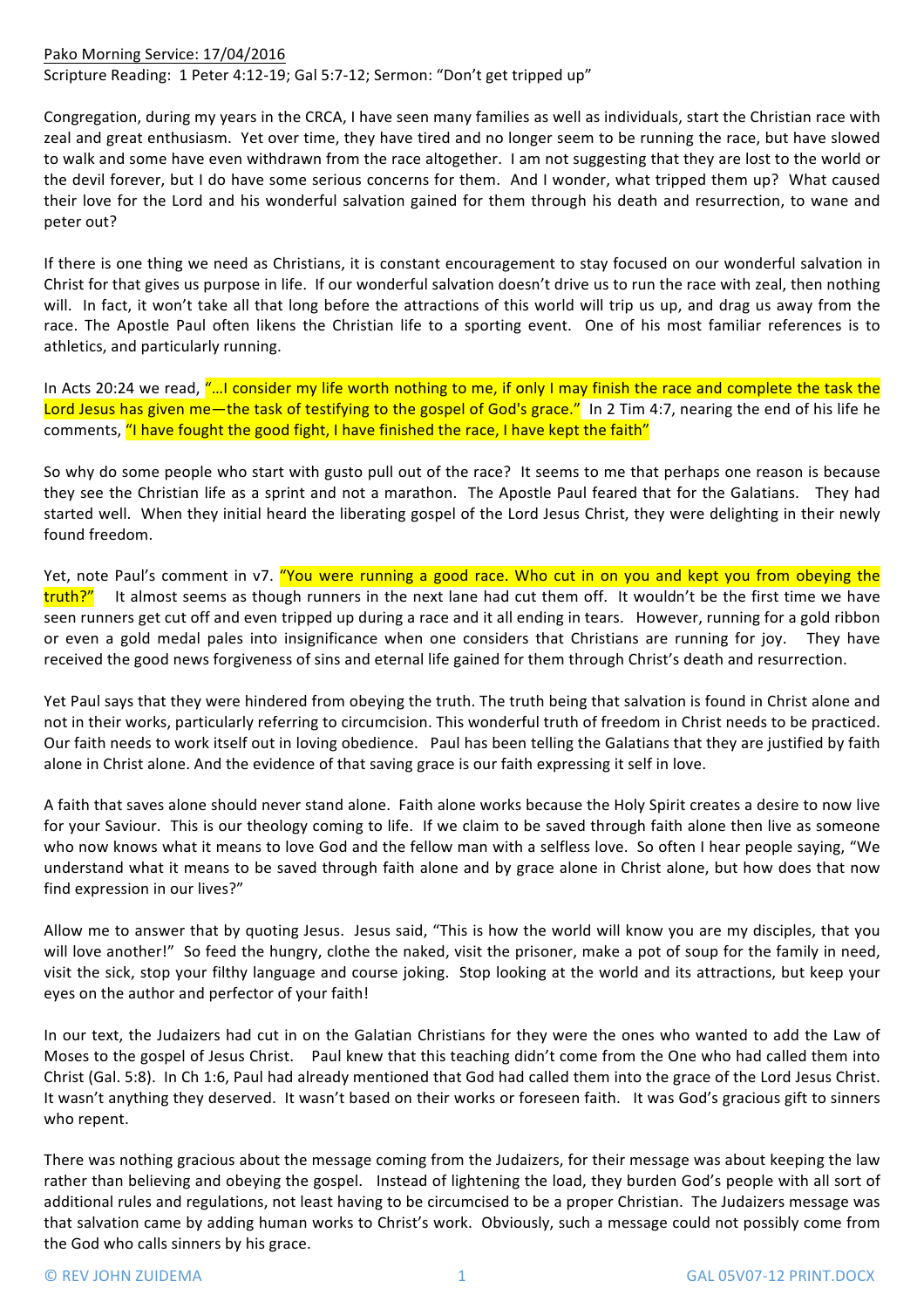On the contrary, it came from the father of lies, the devil himself, for it was full of legalism. And so Paul warns the Galatians by quoting a well known proverb. "A little yeast works through the whole batch of dough." This proverb came from the bakery. Bread does not rise unless the dough contains an active culture of veast. But a pinch is all it takes. In the same way, a pinch of law as a way of salvation thoroughly contaminates the whole gospel. Paul is drawing on OT imagery.

When the people of God prepared for the celebration of the Passover, they always made unleavened bread. And if anyone ate what is leavened during that period, that person was to be cut off from Israel (Ex. 12:15; cf. Deut. 16:2-4). The "yeast" of the Judaizers was to add works, particularly circumcision, to faith as the basis for justification. Paul recognized that all the trouble the church was having came from this single error. This tells us something about theological error. Like yeast in a loaf of bread, if you get a point of doctrine wrong, it generally affects everything you understand about the Christian faith. 

I always tell my listeners that false teaching often doesn't sound so false when you first hear it. The devil doesn't smack us in the face with false doctrine, but usually disguises it with a Christian veneer. I remember a senior Bible Study I was leading, and I always started with some trivia questions. And one question I asked was this, "Are we saved by grace through faith, in Christ, guided by Scripture, to the glory of God?" Now some would say, "Sounded alright to me!" The Judaizers also said they needed to be saved by faith in Jesus and by grace, but the very thing that was missing was the little word "alone" and that little word makes all the difference.

Because if you don't insert the word 'alone' you can add circumcision and baptism and Lord's Supper and reading a particular Bible version, and a whole lot of other things that make your salvation dependent on works rather than in faith alone in Christ alone. This little bit of yeast in the guise of circumcision, may not seem like a big deal, but if the Galatians allowed themselves to be circumcised, the yeast would permeate through the church. And if not checked, before long they would all be denying that they were saved by faith alone in Christ alone, all by grace alone. More than that, they would deny the sufficiency of Christ's atonement.

Well, Paul was confident that the Galatians would come to their senses and reject the legalism of the Judaizers (v10). And this confidence was not so much in the Galatians themselves, but in their Lord who had called them in the first place. Paul also taught that, once we are saved, the Lord will not let us slip back into a 'works' salvation, but complete what he has begun in us.

Paul was equally confident that whoever was confusing them would pay the penalty (Gal. 5:10). Whoever they were, they would have to answer to God for causing trouble in the church on Judgment Day, for that what the word penalty is referring to. I must say, that I used to get all heated up towards people who deliberately introduced heresy into the church and I still do a bit. But over the years I have learnt that it is God's Church, and a) God will keep his people, and b) he will deal with the troublemakers.

For Paul, if the Judaizers wanted people to become circumcised, he wished that the knife would slip and they would end up castrating themselves (v12). His sarcastic words sound rather savage to the postmodern, politically correct ear. Obviously, Paul was getting a little agitated himself. The apostle was not actually threatening the Judaizers with violence. However, by saying what he did, it could be implied that he was saying to the Judaizers that they should be cut off from the church and join the cults that insisted on such mutilation at that time.

Now we admit that v12 is somewhat vulgar and offensive, but what is more offensive and we shouldn't lose sight of it, is that God does not help those who help themselves when it comes to salvation. Over the years I have come across all sorts of Christians and some are offensive for lots of reasons. Some tend to be selfish, insensitive, rude, and even violent. 

Christians are all of that, and worse, but even if we were not so offensive, our theology still would be. Christianity is offensive because it insists that salvation comes only by the grace of God in Jesus Christ and the world doesn't like to hear that. And if you wanted an example, look no further than Paul. At various times and in various places—including Galatia—Paul had been beaten, arrested, imprisoned, stoned, and left for dead (2 Cor 11:15ff).

Why did this keep happening to him? Simply because Paul preached salvation by faith alone in Christ alone. And the proof was in the persecution he received for not preaching circumcision, or more to the point, preaching faith alone in Christ alone. Paul preached Christ was crucified for sinners for their forgiveness and resurrected for their justification. This is what Paul had preached to the Galatians from the beginning. He clearly portrayed to them "Jesus Christ  $\dots$  as